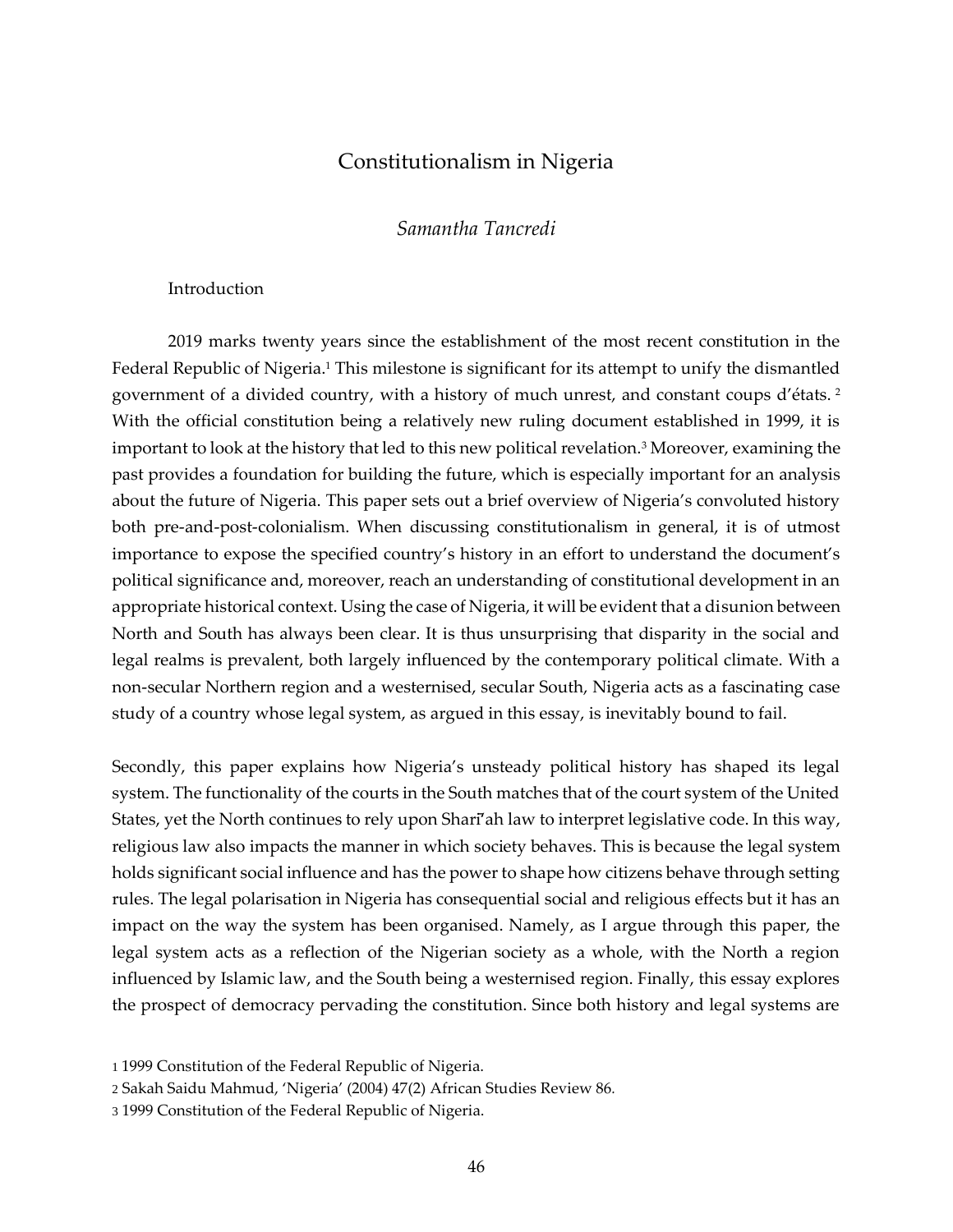intrinsically connected with a discussion of constitutionalism, the initial discussion seems to be supporting evidence for this paper's final claims about democracy.

In doing so, this essay explores two political theories surrounding Nigeria's future. The first relates to the idea that the Nigerian case proves the theory presented by the political scientist, Francis Fukuyama, who argues that all states will ultimately head toward a democracy.<sup>4</sup> Nigeria, interestingly, is nearly halfway there with a democratic-based South. Second, Fukuyama's thesis is outlined and compared to his philosophical rival, Samuel Huntington, who argues that inevitable clash of civilizations has clear relevance to Nigeria's future state.<sup>5</sup> With two drastically differing regions, Huntington would argue that there is no way for Nigeria to reach constitutional success in the long-term. Insofar as one may proceed to make determinations on one's own accord, these two theories ultimately outline Nigeria's undeniable fate – the country itself will disintegrate by its own division. Sociological factors have too prevalent of a role to ignore; those same principles defining much of the future of the Nigerian state.

Through looking at a case study in Nigeria that exemplifies the lack of balance between North and South, the inconsistencies within the legal realm support the claim that the rift needs to be addressed. The solution, this paper argues, is to offer a proper divide between the regions, as their differences remain too great to unite under one constitution. As this essay will demonstrate, it is simply unsustainable and unreasonable to predict a consolidated future for a country so divided on the basis of religion – exemplified by two different court systems. This divide is reflective of a divided government, which ultimately reveals an underlyingly dysfunctional constitution.

With respect to the contentious political terrain into which this essay embarks, it is essential to highlight the competing principles that may challenge the idea that democracy is functional in non-secular countries. But, as this article explains, the notion that democracy can sleep in a theocratic system is misconceived. Despite this, this evaluation does not deny the need for all countries who are members of international bodies (like the United Nations) to maintain an international standard to ensure that all citizens are treated in a humane and just manner.

Ultimately, constitutionalism in Nigeria suggests the need for a consideration of the two sectors, North and South, and a more effective way to address the social concerns with two completely polarising ideologies at the center of politics. Alternatively, it is argued here that the North and South should become two independent jurisdictions, as they were not meant to be unified in the

<sup>4</sup> Francis Fukuyama, 'The End of History?' (1989) (16) The National Interest 3-18.

<sup>5</sup> Samuel Huntington, *The Clash of Civilizations and the Remaking of World Order* (Simon & Schuster 2011).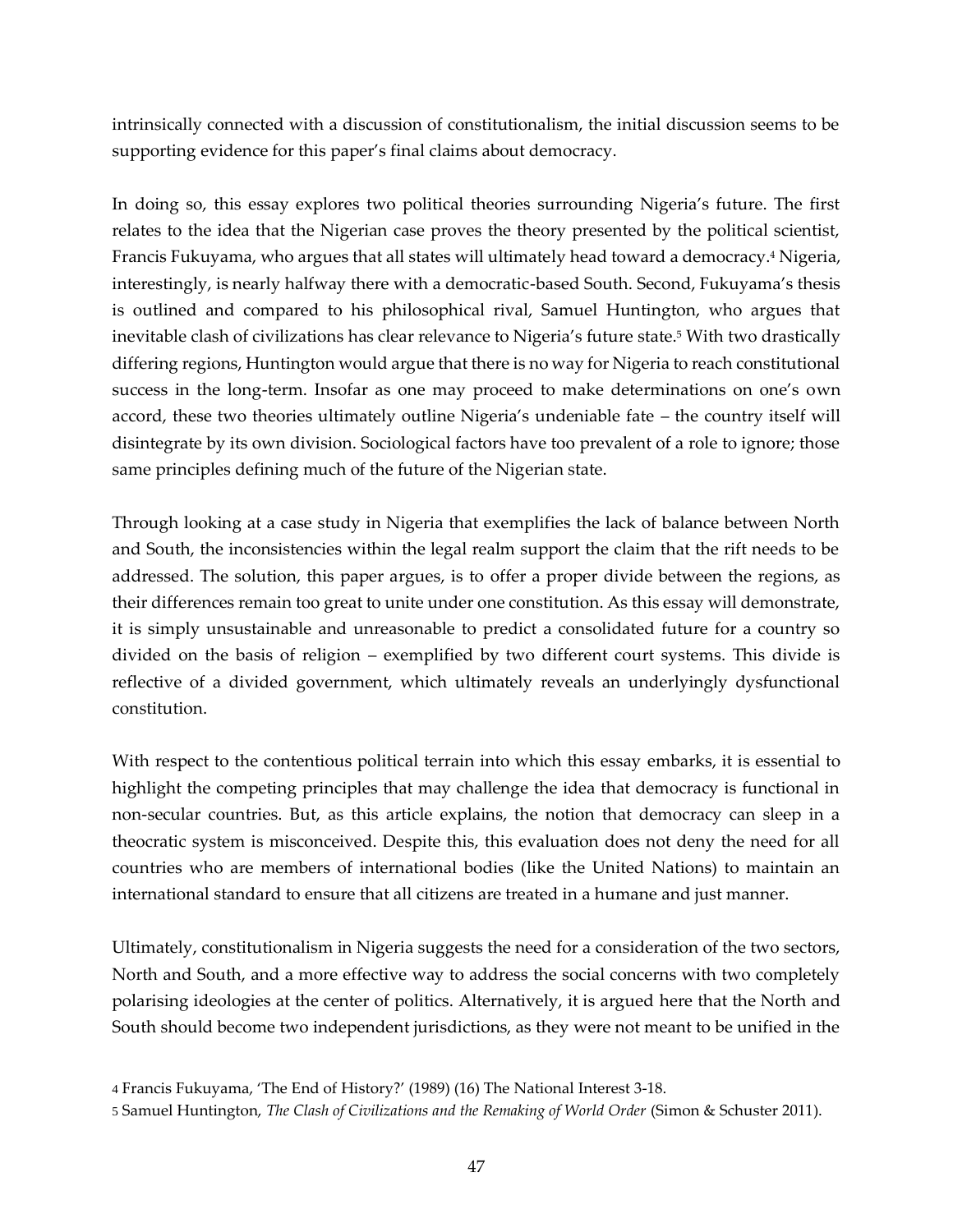first place. With cultural division and inconsistent politics, it is difficult for one codified constitution to govern such a population fairly, especially with a large portion of that population being non-secular.

# 1. A Look at Nigerian History

Nigerian history is the key to understanding how the country's issues today have come into existence. This section looks at turning points in Nigerian history. Perhaps the most useful tool to understanding Nigeria in its early history is using pluralism to address the composition of the original society. Nigeria has always had a diverse population and a general lack of homogeneity due to the presence of 'ethnic, religious, legal and linguistic' differences across its many states. This has provided room for internal struggles to arise, thereby emphasising the challenge of unity within one political border.<sup>6</sup> With groups varying from one another on principle and 'the precolonial Nigeria [being] comprised of over 250 nation states, embracing over 500 ethnic and linguistic groups,' eventual conflict is more than inevitable—some may say it is expected.<sup>7</sup>

Before the British colonisation of Nigeria, what would eventually become the Republic was already quite divided. The states shared minimal interaction and different tribes lived independently from one another. The sheer differences in lifestyle between citizens, on the basis of social factors, were vast. In the Northern region, Islam was introduced 'in the 11th to 14th centuries'.<sup>8</sup> This quotation describes the birth of Islam into what would eventually become the Northern state of Nigerian:

The introduction of Islam did not automatically wipe out the traditional practices of the people, and by the eighteenth and early nineteenth centuries it was found that 'Islamic learning and practice in most of Hausaland [Northern Nigeria/Sokoto Caliphate] was no more than a shadow of real and true Islamic teachings and practice'. <sup>9</sup>

Following the arrival of Islam in Nigeria, Shari<sup>'</sup>ah Law became accepted as the law of the land.<sup>10</sup> Significantly, Islam was deeply rooted in Northern Nigerian society far before the British arrived in the 1800s. Pierre Bourdieu's theory on cultural capital helps explain this assertion, as he argues that religious law and practices, when deeply implemented, lack malleability and are not

6 Rainer Grote and Tilmann J Röder, *Constitutionalism in Islamic Countries Between Upheaval and Continuity* (1st edn, Oxford University Press 2012) 90. 7 ibid 90. 8 ibid 93. 9 ibid. 10 ibid.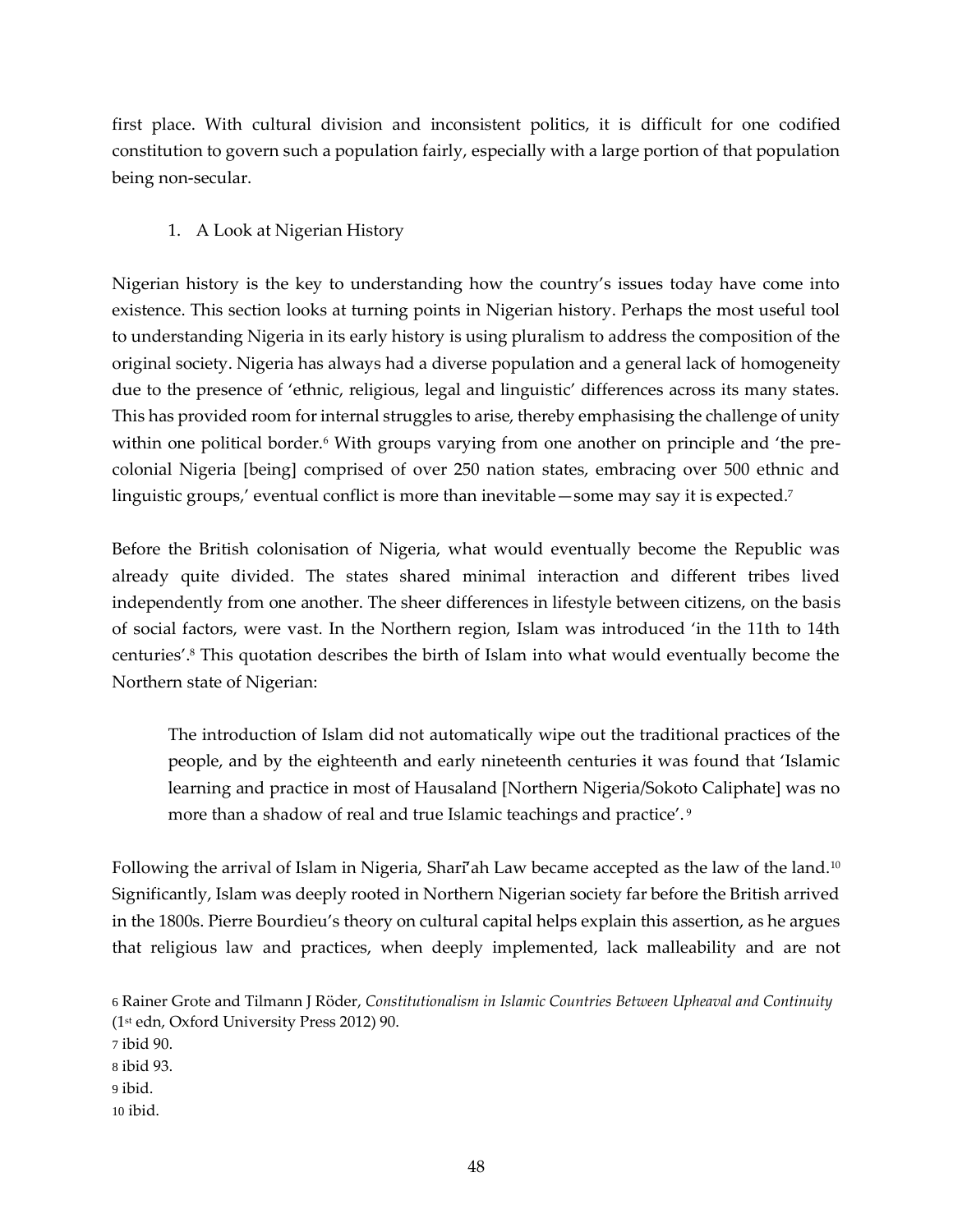susceptible to change.<sup>11</sup> While this theory continues to apply to an individual's social status in society, it also has relevance in terms of an unchanging society. In the case of Nigeria, this ideal applies to the consistently religious nature of the North.<sup>12</sup> Simultaneously, groups located in what would later be called the Southern region of Nigeria practiced less institutionalised forms of religion that were founded mainly on tradition. The small-scale of these religions made the South more vulnerable to conversion following the British invasion, as the colonisers brought strongly institutionalised Christianity along with them, interested in spreading their beliefs to their new territory and determined to create a Christian state. By and large, the British succeeded in this venture in the South, as the people abandoned their past ideals and accepted the new.

British colonisation of Nigeria began in 1850.<sup>13</sup> While no independent and autocratic territory simply yields power to another voluntarily, the British arrived to the future Nigeria certain to succeed: while '[t]here existed resistance to the British machinations in the area…through treaties of protection against the French and German incursions…, the chiefs came to cede their territories to the British'.<sup>14</sup> This indigenous leaders saw this as a worthy sacrifice in effort to protect their own land and people against other enemies. The British were incentivised to explore and conquer Africa in pursuit of 'gold (or resources to keep the industries producing goods for export), and glory—prestige for the (competing) colonisers'.<sup>15</sup> With the Southern region rich in oil as a natural resource, the British tapped into a lucrative and bountiful market that would not only result in further globalisation, but also a hefty paycheck to the British empire.<sup>16</sup> Thus, Britain would not be quick to leave Nigeria and all that it had to offer on the basis of pure economic gain.

However, the British also likely sought territory using religion as both an impetus and justification. Namely, 'the promotion of God (through Christianity) for the natives' acted as a major motive for colonisation.<sup>17</sup> Soon after British occupation, the conquerors began to import Bibles and introduce missionaries to the area in order to convert the locals. With previously established religious practice concretely institutionalised in the North, most Muslims resented the attempts of conversion.<sup>18</sup> However, in the Southern region, people were more inclined to accept. Many tribes in the South regarded Christianity as their ticket to success, which would lead

- 17 ibid.
- 18 ibid.

<sup>11</sup> P Bourdieu, 'The forms of capital' in J Richardson, *Handbook of Theory and Research for the Sociology of Education* (New York, Greenwood 1986) 241-258.

<sup>12</sup> ibid.

<sup>13</sup> E Ike Udogu, 'A History of Nigeria' (2009) 55 (4) Africa Today 124.

<sup>14</sup> ibid.

<sup>15</sup> ibid.

<sup>16</sup> Grote and Röder (n 6) 91.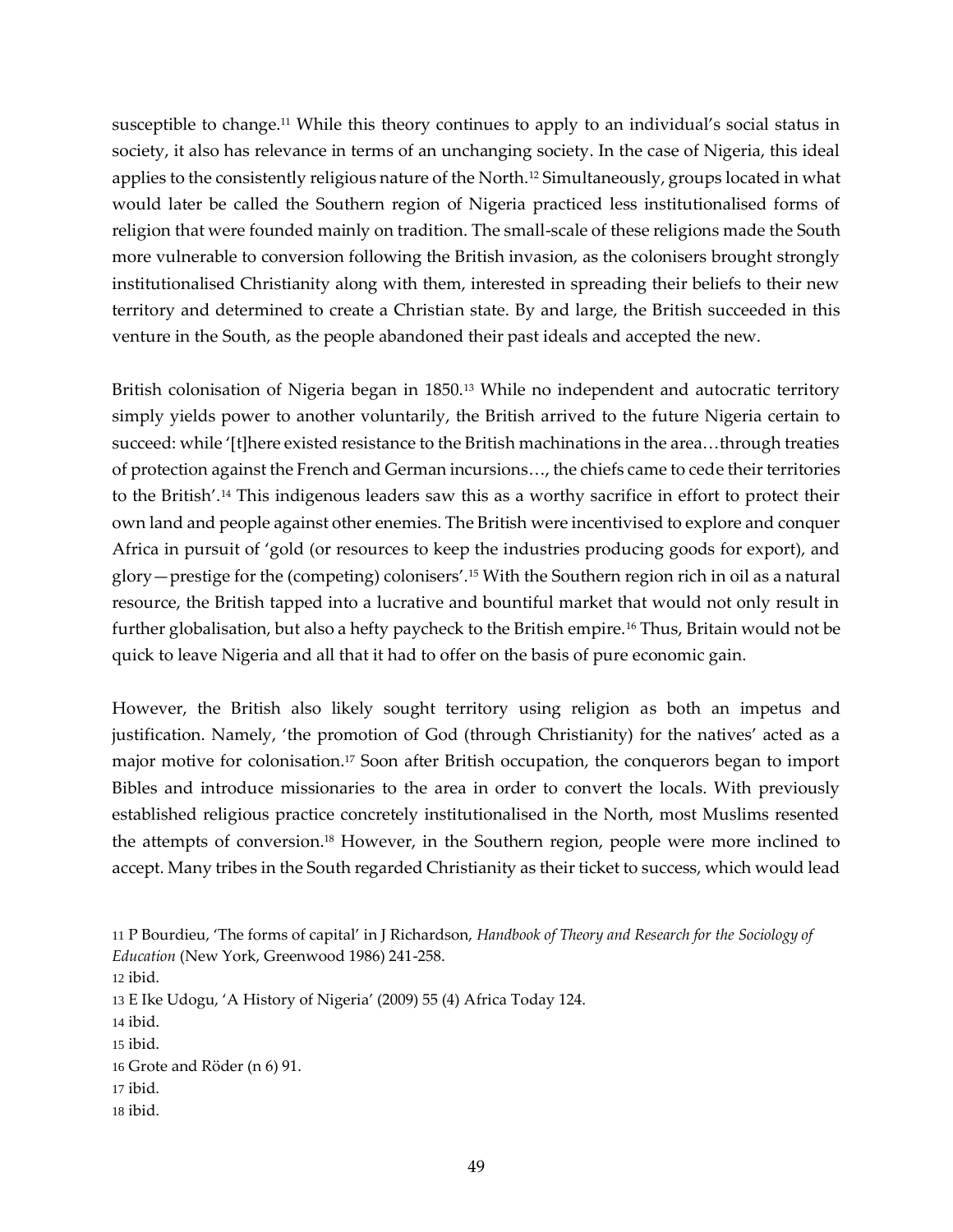to a unification with the other tribes as a community sharing the same belief system at its core.<sup>19</sup> While reality took a different turn and no state in the South ultimately conquered the others to form one large territory, it is important to note that the South mostly subscribed to the ideals and promises Christianity held, while the North adhered to Islam.

The historical relationship between Nigeria and Britain was one of 'indirect rule'.<sup>20</sup> This concept is best defined as 'a system of government of one nation by another in which the governed people retain certain administrative, legal, and other powers'.<sup>21</sup> While the British remained broadly in charge, they elected local leaders to assist them in their control of their new colony.<sup>22</sup> Moreover, these appointed local officials contributed toward a continuation of previous ways of life in the North and a more adaptive approach in the South. Thus, the British were able to 'avoid potential problems that would arise in any radical disruption of the people's way of life'.<sup>23</sup> In implementing indirect rule, the British also addressed the Islamic North through the Native Courts Proclamation of 1900, which provided that Shari<sup>7</sup>ah courts should:

administer the native law and custom prevailing in the area of jurisdiction, and might award any type of punishment recognised thereby except mutilation, torture, or any other which was repugnant to natural justice and humanity.<sup>24</sup>

The British left decision-making up to the indigenous, and in the North, this meant an adherence to Islamic principles. After officially forming what is presently known as Nigeria in 1914, 'the various ethnic groups existing within the territory largely retained their independence under a native administration system which ensured that the people governed themselves'.<sup>25</sup> Thus, there was further cultivation of Islam in the North, bringing an even greater following to the religion, than before and inherently strengthening its presence. By contrast, the South continued to become westernised as time passed. Today, the two regions remain divided, which leads to the next topic that analyses constitutionalism in Nigeria.

## 2. A Constitutional Analysis: Nigeria's Constitution and Court System

19 ibid.

<sup>20</sup> Grote and Röder (n 6) 91.

<sup>21</sup> See definition of 'indirect rule', *Oxford English Dictionary* (2nd edn, OUP 1989).

<sup>22</sup> Grote and Röder (n 6) 92.

<sup>23</sup> ibid 91.

<sup>24</sup> E A Keay & S S Richardson, *The Native and Customary Courts of Nigeria* (Sweet & Maxwell 1966) 325.

<sup>25</sup> Grote and Röder (n 6) 92.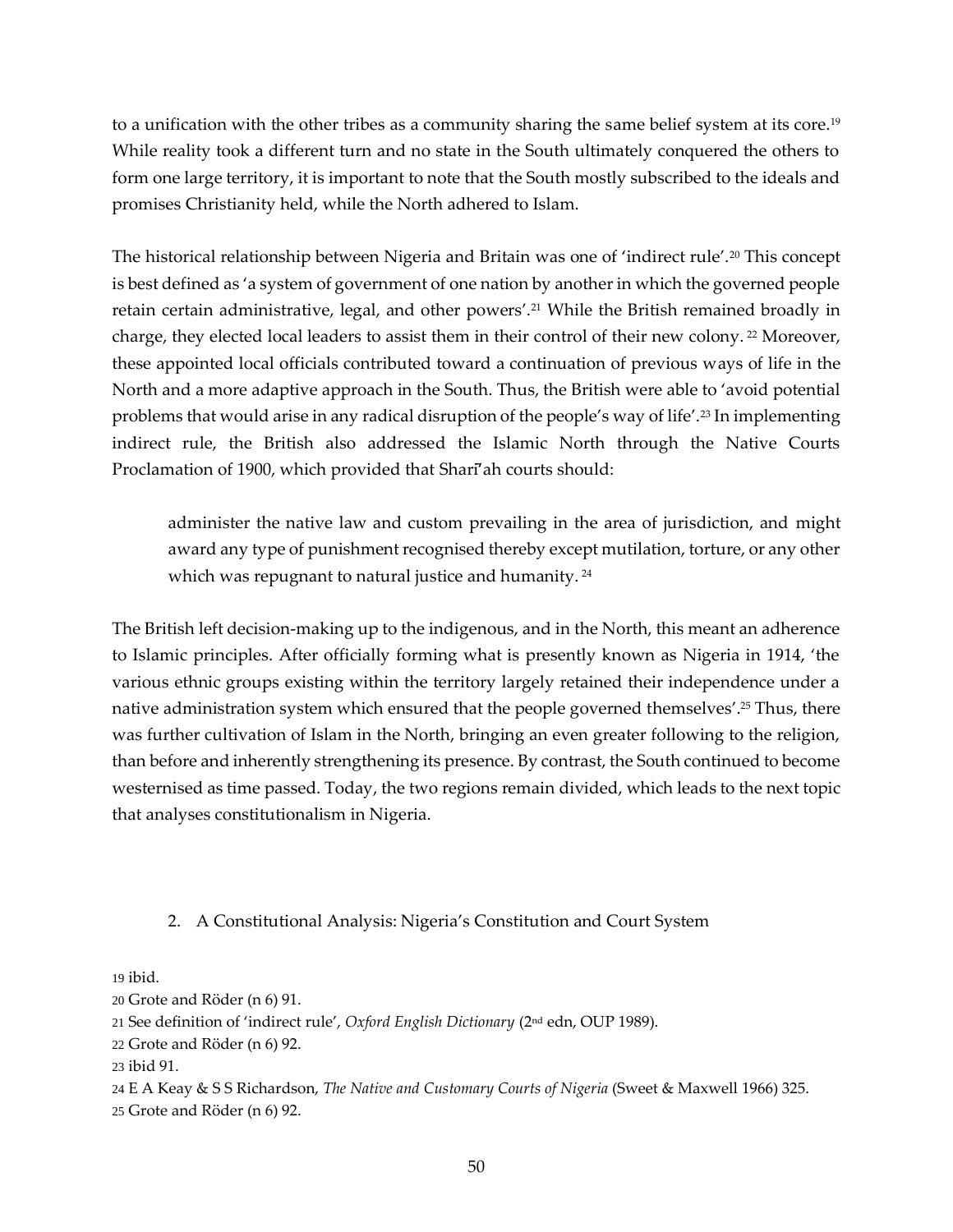Understanding constitutionalism in Nigeria requires a very clear understanding of how such a document may be expressed. Simply put, a constitution can be defined as 'a body of fundamental principles or established precedents according to which a state or other organisation is acknowledged to be governed'.<sup>26</sup> The entire purpose of instituting a constitution derives from a government's wish to have a codified structure of how the country in question should be run. The idea of establishing further affirms a definitive way of government while appointing relates to a governmental ideal of delegating leadership into different sectors, often led by appointed representatives.

However, Nigeria distinctively struggles to align with these straightforward definitions as it has faced significant political turmoil since gaining independence in 1960, which saw that Nigeria established itself in the form of a 'Westminster-style' codified constitution.<sup>27</sup> Since, Nigeria has reformed its government via six different constitutions (in 1960, 1963, 1975, 1978, 1989, and 1999), along with additional amendments exempt from that total.<sup>28</sup> Thus, the people have struggled throughout time to identify with the government, especially as it has tampered with various layouts of successful rule in terms of dealing with administrative law, as well as coping with the question of Shari<sup>7</sup>ah law.<sup>29</sup>

A brief history of Nigerian constitutionalism is worth looking at. Firstly, 'the subordinate legal status of Shari<sup>7</sup>ah under Nigerian law as established by the British colonialists essentially remained the same after the country attained independence in  $1960'$ .<sup>30</sup> Thus, the position that Nigeria could be multi-religious was maintained. However, with the restructuring of the constitution after 1963, 'the constitutional status of Sharī'ah became a controversial issue'.<sup>31</sup> One of the main proposals suggested in terms of Sharī'ah law, was that if Islamic law was to be made relevant under the law, there would be clear issues posed given that judges would not necessarily be Muslim, nor would they be able to successfully address and apply religious law. Implementing Islamic law as in all Nigerian courts also presented other challenges:

[Many] aspired to Islamise Nigeria, and make Sharī'ah, at least the Muslim personal law, generally applicable in all parts of the country. However, that ambition did not

30 Zachary Elkins, Tom Ginsburg, and James Melton, *The Endurance of National Constitutions* (Cambridge University Press 2009).

31 Grote and Röder (n 6) 95.

<sup>26</sup> 'constitution', *Oxford English Dictionary* (2nd edn, OUP 1989).

<sup>27</sup> Grote and Röder (n 6) 100.

<sup>28</sup> ibid 99-101.

<sup>29</sup> ibid 90-108.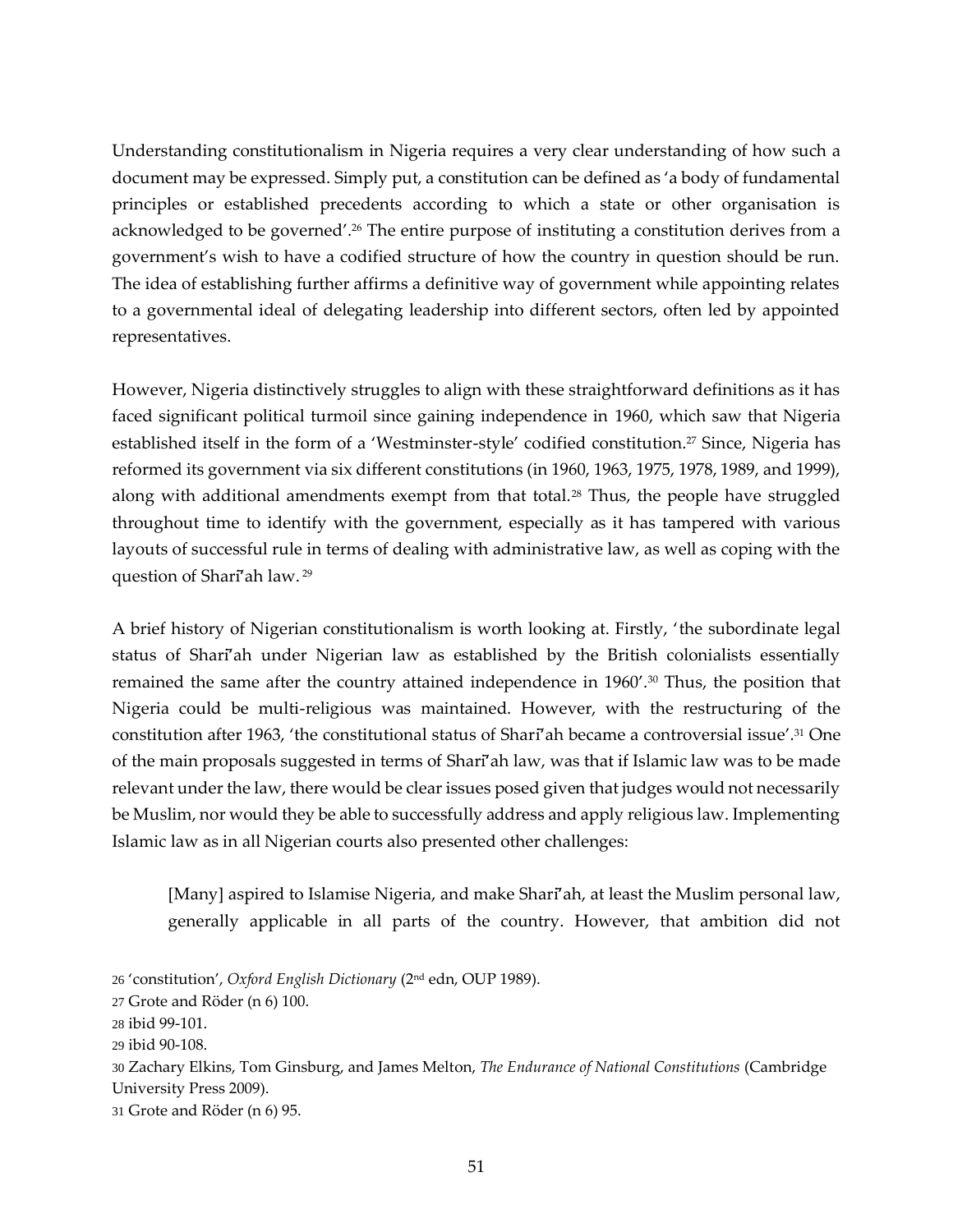materialise, and since that time up to October 1999, when some northern states of Nigeria began to expand the application of Sharī'ah into the realm of criminal law, only the personal aspects of Islamic law—dealing with such issues as marriage, divorce, inheritance, guardianship, legitimacy, and intestacy—were applicable, and only in the northern states of Nigeria.<sup>32</sup>

While Shari<sup>'</sup>ah had influence, it was not widely adopted throughout Nigeria, so it remained less of a threat to the overall development of the country. Southern Nigeria was stronger, based purely on the luck of geographic advantage. With a massive natural resource—oil—at its fingertips, the South was able to gain monetary strength and boost its own economy and thereby grow disproportionately compared to the North. The social and geopolitical nature of the different regions is crucial to understanding the role of Shari<sup>7</sup>ah law in Nigeria.<sup>33</sup> Anti-Shari<sup>7</sup>ah politicians, often from the South, purported that 'essentially, […] Sharī'ah should be allowed only a limited role in the Nigerian multi-ethnic and multi-religious society and should not enjoy a dominant constitutional status. In short, it should be confined to the personal arena and apply only to Muslims: just the same way it was applicable during and after the colonial era'.<sup>34</sup> However, the idea that Sharī'ah could only apply to the Muslim sector would hardly have been feasible under a united country. As time progressed, citizens in the same country preferred being endowed with the same rights and be subject to the same regulations. Thus, the constitution needed to evolve as well to meet the demands of a non-homogenous nation. Contrarily, those who advocated Shari<sup>T</sup>ah, argued that it had an effective role in society and that a large percentage of the population (in the North) believed in Sharī'ah law as the means to regulate their daily affairs.<sup>35</sup> A less compelling argument was also advanced: that 'Muslims in Nigeria have compromised enough, [and that] it is unfair to expect them to do all the giving'.<sup>36</sup> Moreover, advocates for an enhanced Sharī'ah system ultimately claimed that any other solution would be accepting colonial rule and justifying its legacy in the form of government discretion.<sup>37</sup>

As Ogechi Anyanwu argued 'nowhere in recent times has the question of Sharī'ah produced such a challenge to the prevailing justice system as in Nigeria'.<sup>38</sup> Stemming all the way from the colonial period' the British dismissed Shari<sup>7</sup>ah law as barbaric and replaced it with the Western-

32 ibid 96.

- 33 ibid 97.
- 34 ibid.
- 35 ibid 98.
- 36 ibid.
- 37 ibid.

38 Ogechi E Anyanwu, 'Crime and Justice in Postcolonial Nigeria: The Justifications and Challenges of Islamic Law of Shari'ah' (2006) 21 (2) Journal of Law and Religion 315.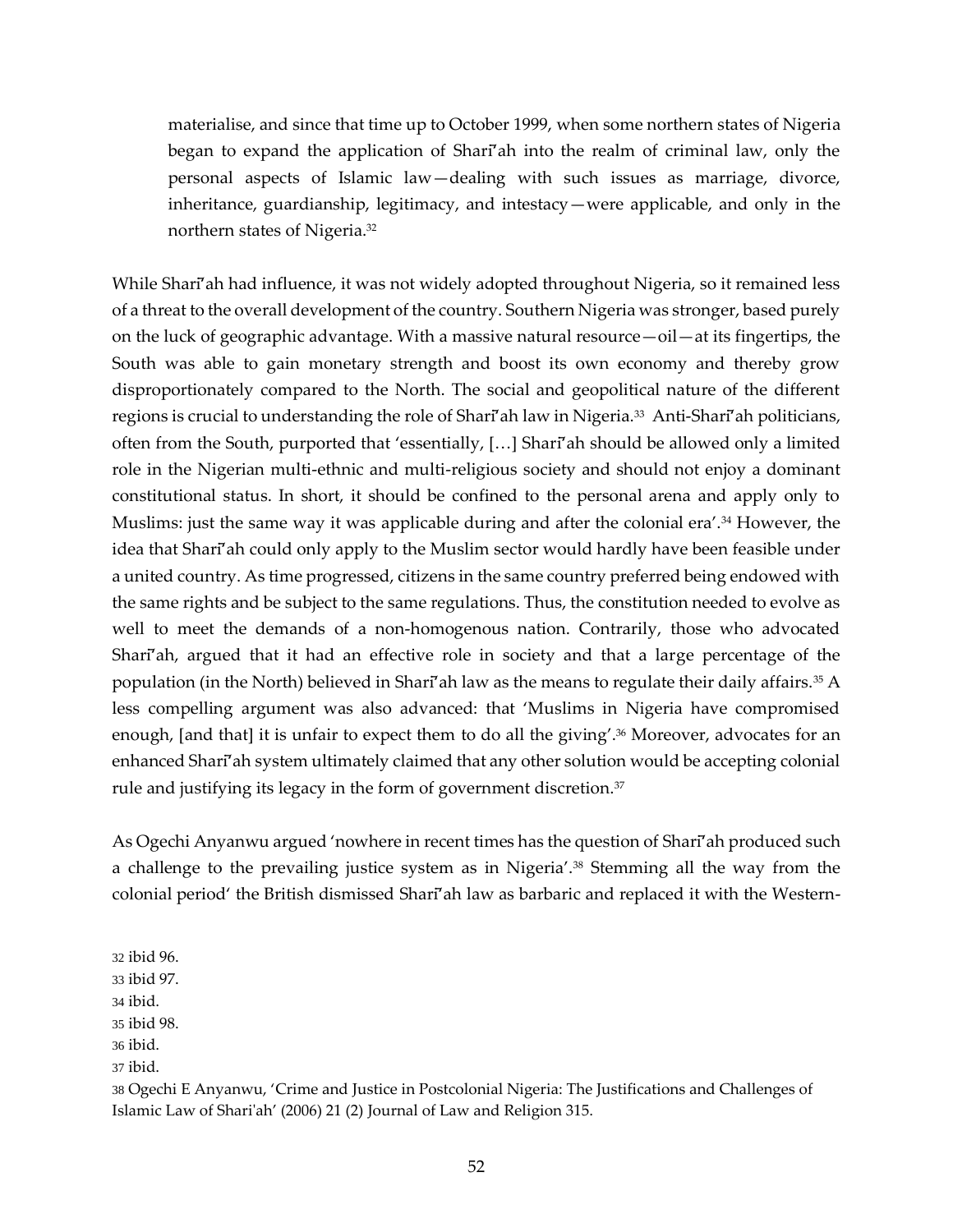style criminal code. <sup>39</sup> During the colonial period, the law served a punitive purpose, and imposing a judicial system was 'a vital step in consolidating imperial authority'.<sup>40</sup> However, it was not blanketly successful as 'Muslims saw this arrangement as an affront to their cultural identity, which did not subside after independence'.<sup>41</sup>

While Islam has successfully coexisted with other religions in the world, applying Shari'ah law is also difficult, as it has its own set of punitive aims. Thus, it was recommended that Muslims retain their own separate courts to address personal matters as the moral code overlaps with that of the legal code, both of which could not be applied to the population at large. In 1978, 'Muslim delegates at the Constituent Assembly unsuccessfully demanded a constitutional amendment to provide for the establishment of a Federal Sharī'ah Court of Appeal'.<sup>42</sup> However, the fight continued, as the rift between North and South deepened. In 1999, 'twelve Muslim states in northern Nigeria successfully expanded Sharī'ah law to exercise jurisdiction over the criminal justice system'.<sup>43</sup> And thus, a clash of legal systems ensued. It was ultimately decided that 'Sharī'ah may be applicable in states where it may be deemed necessary, but only in the area of personal law**,** and that Sharī'ah courts, including appeals instances, may be established by any state of the Nigerian federation that needs them to administer the Muslim personal law'.<sup>44</sup> This agreement remained consistent through both the 1979 and 1999 Nigerian constitutions. After, following two articles implemented in the 1999 constitution, the next development seemed to be no surprise:

Article 244: An appeal shall lie from decisions of a Sharia Court of Appeal to the Court of Appeal as of right in any civil proceedings before the Sharia Court of Appeal with respect to any question of Islamic personal law which the Sharia Court of Appeal is competent to decide.<sup>45</sup>

Article 262: The Sharia Court of Appeal shall, in addition to such other jurisdiction as may be conferred upon it by an Act of the National Assembly, exercise such appellate and supervisory jurisdiction in civil proceedings involving questions of Islamic personal law.<sup>46</sup>

39 ibid 316. 40 ibid. 41 ibid. 42 ibid 316. 43 ibid. 44 Grote and Röder (n 6) 94. 45 1999 Constitution of the Federal Republic of Nigeria. 46 ibid.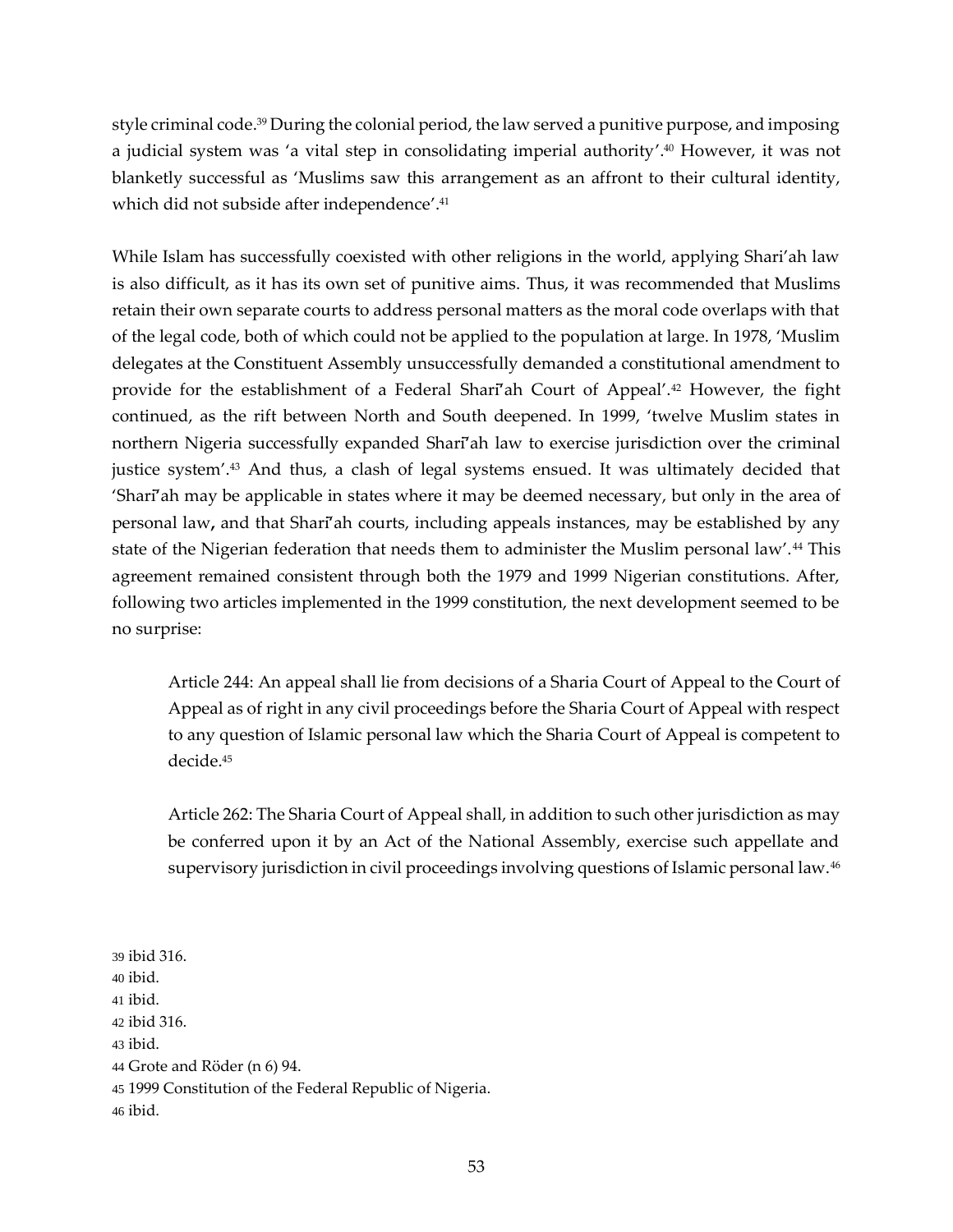The wording of the 1999 constitution is as just as important as the specific clauses used to distinguish the State as a whole. In section 1(1) of the constitution, it is stated that the 'constitution is supreme and its provisions shall have binding force on the authorities and persons throughout the Federal Republic of Nigeria'.<sup>47</sup> Moreover, section 1(3) reaffirms this exact ideal in reinstating: 'if any other law is inconsistent with the provisions of this constitution, this constitution, shall prevail, and that other law shall, to the extent of the inconsistency, be void'.<sup>48</sup>

Throughout its constitution, on the surface, the state sought to preserve the idea that Nigeria would remain a secular state. Section 10 of the constitution provides clarity to a previously ambiguous area of Nigerian history in so far as it states '[t]he government of the Federation or of a state shall not adopt any religion as a State Religion'.<sup>49</sup> This also provides international security for the Nigerian government as the international organisations take great measures to enforce the safe treatment of all human beings:

Importantly, the totality of all of the foregoing provisions leaves no one in doubt that in Nigeria's constitutional democracy Shari<sup>7</sup>ah is allowed to operate only in the personal or private arena. More importantly, by limiting the application of Sharī'ah to defined civil matters, the constitution avoids the application of certain Sharī'ah criminal punishments that are generally considered objectionable and inconsistent with certain international standards—particularly human rights standards.<sup>50</sup>

In deciding the future of the country, the constitution remains the first legal starting point – as it provides a set of conduct for citizens, and all public and private bodies. This version of the constitution also allows one to appreciate how the Nigerian has evolved into what it is today. Interestingly though, all constitutional reform and configuration in Nigeria was performed by the Constitution Drafting Committee ( or 'CDC'), a committee solely composed of those who came from the secular military ruling-class.<sup>51</sup> This drafting pool was far from representative of the entire population. Indeed, any constitution should be amenable and acceptable to the population as a whole, especially in a society as fragmented as Nigeria. Instead, key articles of the constitution seem to tell only one side of the story – hinting at the corruption that exists within those in power as Nigeria's coup d'état-filled history.<sup>52</sup> Press involvement also lead to a more skewed viewpoint of those on the CDC. The debate surrounding the Sharia'ah question was

<sup>47</sup> Grote and Röder (n 6) 100.

<sup>48</sup> Section 10 of the 1999 Constitution of the Federal Republic of Nigeria.

<sup>49</sup> ibid.

<sup>50</sup> Grote and Röder n (6) 104.

<sup>51</sup> ibid 97.

<sup>52</sup> ibid 98.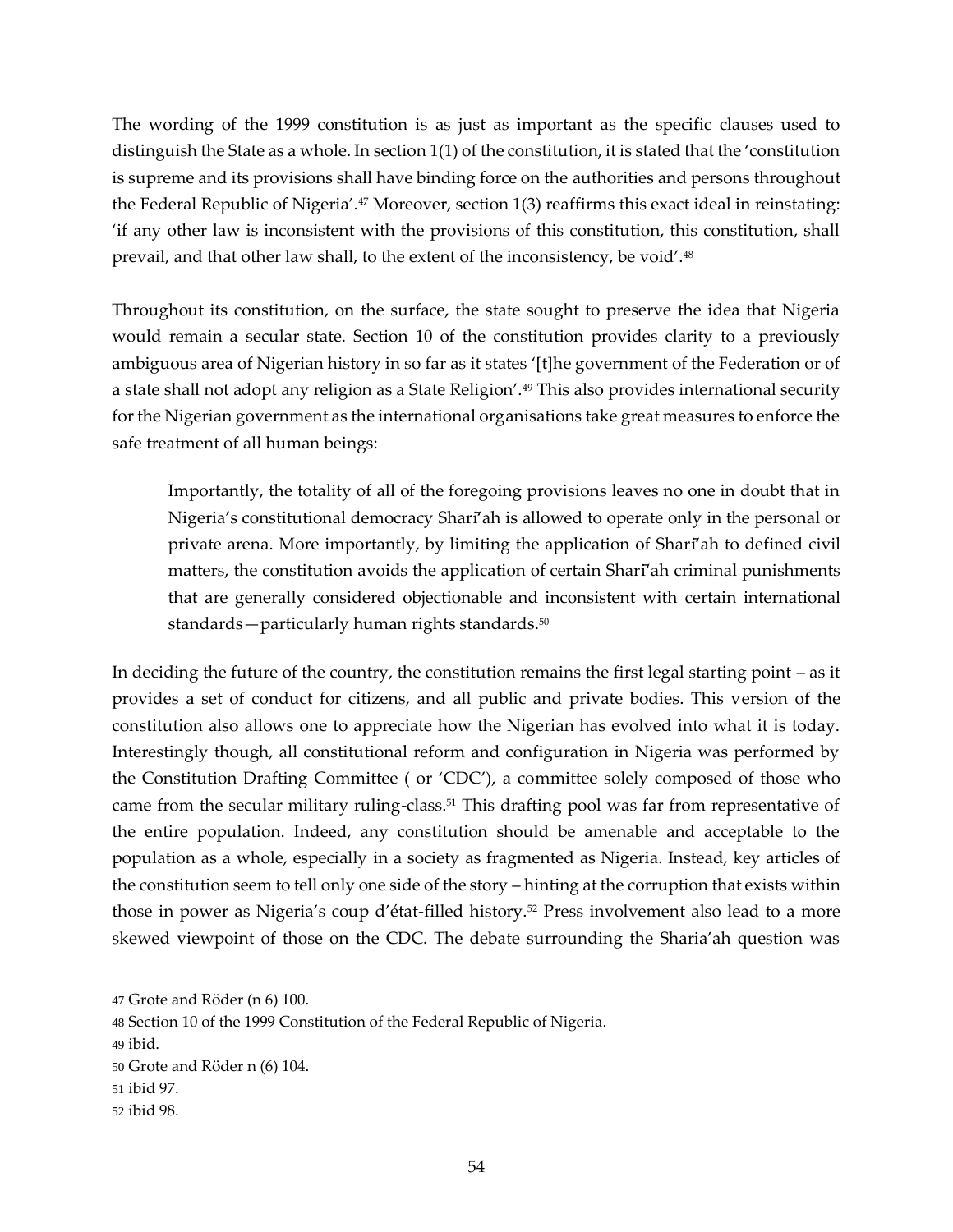crafted by the press, and afterwards absorbed by the observing citizens. Thus, the CDC needed to make decisions, concurrent with the press, in order to evade major criticism from the population. Indeed, an incensed population staging an uprising would provide greater apprehension for the ruling class.<sup>53</sup> It is worth noting that even prior to the 1960 coup d'état, the Shari<sup>7</sup>ah question had been extensively debated. Yet at the time, people remained disinterested given that Shariah only applied to personal aspects of life such as 'marriage, divorce, and inheritance' among others.<sup>54</sup> Though constitutionally defined as secular, many Muslims still sought to assert their religion and have the option of applying religious law.<sup>55</sup>

Lastly, the concept that 'the constitution is the law of the land that must go unchallenged' is one shared with many Western democracies where such a principle is demanded.<sup>56</sup> So it is fascinating that even when looking at a country with such a starkly different political history shared undertones exist regarding the codification of these constitutions. Furthermore, the respect afforded to a given constitution is a shared value consistent in Ireland, the United States of America, and Nigeria, among other nations. The constitution is the ultimate source of the rule of law and its supremacy determines the political and legal system. This importance highlights why there is a need for a constitution that applies to all citizens and their needs; but this is far from the case in Nigeria. Even though a *détente* seems to have been reached by the 1999 constitution, the North follows the constitution differently to that of the South and implements different hierarchy of law in their own courts. This inconsistency has led to a discrepancy in the law, and arguably the need for a solution to address reality.

### 3. Democracy and the Future of Nigeria

Samuel Huntington's 'Clash of Civilizations' attributes future conflict in global politics, not to economic or even ideological stratification, but to the idea of an impending clash of civilisations, or cultures.<sup>57</sup> Since previous conflicts in the beginning of political timelines were largely incited based on conflict between rulers, Huntington takes the time to clarify that instead, the future sees a much more robust approach to conflict in the form of civilisations, and that by transitive property, only one ultimately prevails.<sup>58</sup> With Nigeria, two issues should be addressed. When the British arrived in Nigeria, there were multiple tribal groups, who were not unified or subject to

<sup>53</sup> ibid 97. 54 ibid 96. 55 ibid. 56 Section 1 (1) 1999 Constitution of the Federal Republic of Nigeria. 57 Huntington (n 5). 58 ibid.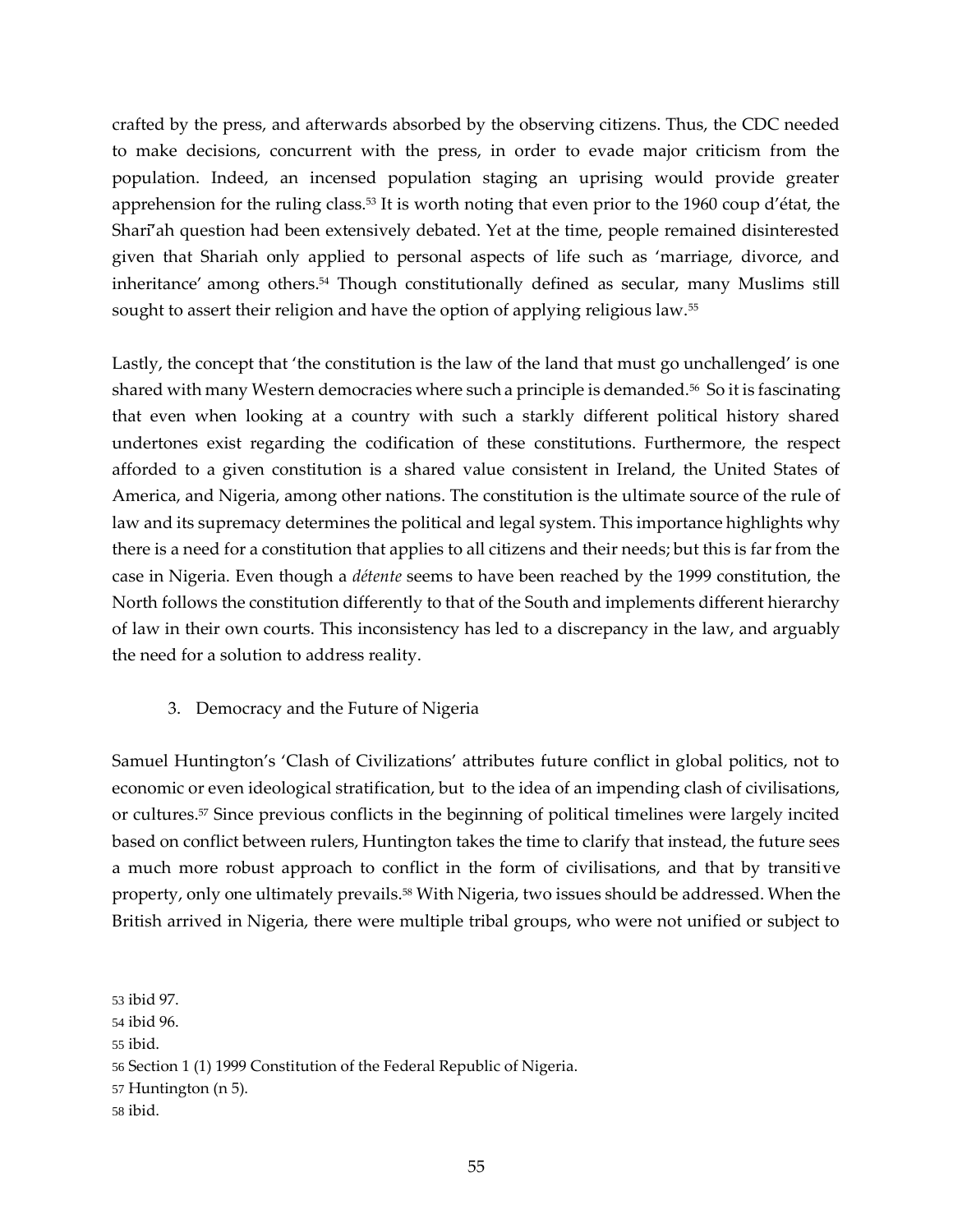any consensus.<sup>59</sup> Rather, they coexisted independently of one another, never intending to be a part of the same nation. Thus, the British motive to imperialise and reap economic gain from the territory forced a 'Clash of Civilizations' of its own between North and South.<sup>60</sup> Furthermore, the constitution barely addresses this discrepancy in so far as it attempts to act as a unifying body. Notwithstanding, starkly different societies cannot be swept under the rug, and citizens and government leaders have so far remained on edge about this clash. The constitution leaves a great deal of matter up to the courts to discern, and its vague wording may only function for a short time to come. Due to worldly interconnectedness, there may be an increase in insecurity relating to differing identities worldwide.<sup>61</sup> Globalisation has the power to 'stimulate fragmentation on an ethnic and cultural scale'.<sup>62</sup> So a clash of civilisations in the near future is hardly far-fetched. More importantly, Huntington's theory applies in terms of domestic affairs, one of the two—North or South—must prevail. Eventually, there will be a requirement to confront the discrepancies between the two regions. While this paper supports the idea of not attempting to fix an issue that is not broken, this disparaging cultural difference can no longer be overlooked with confidence for a prosperous future. There remains conflict, and this conflict is seeping into the legal realm.

This cultural discrepancy is best exemplified by the case of *Tsoffo Gudda v Gwandu Native Authority* which was brought to a Shari<sup>7</sup>ah court in the Northern region of Nigeria.<sup>63</sup> In this case, Gudda killed a man who was found to have had sexual relations with his wife. The Sharī'ah court sentenced him to death, as he was guilty of murder; however, in his appeal to the British-imposed West Africa Court of Appeal, he was found guilty of manslaughter, not murder. Because of the difference between the handling of such crimes, capital punishment was no longer the correct punishment, with manslaugher evading a death sentence as a result. This exemplifies the clash in the cultural, religious, and legal ideals of the North and South. It gives the Western method of thinking greater power over that of the Sharī'ah -based system. Which system will prevail? It must be submitted that there need be an address of this discrepancy; it cannot remain untouched. With an ambiguous balance between Northern and Southern courts, there is a lack of consistency that serves only to heighten the pre-existing rift between the two regions.

Francis Fukuyama takes a different approach in his work titled 'The End of History and the Last Man' which asserts that all countries will ultimately revert to democracy, and that all countries

<sup>59</sup> Grote and Röder (n 6) 91.

<sup>60</sup> Samuel Huntington (n 5).

<sup>61</sup> Ogechi E Anyanwu, 'Crime and Justice in Postcolonial Nigeria: The Justifications and Challenges of Islamic Law of Shari'ah' (2006) 21(2) Journal of Law and Religion 341.

<sup>62</sup> ibid*.*

<sup>63</sup> *Tsoffo Gudda v Gwandu Native Authority*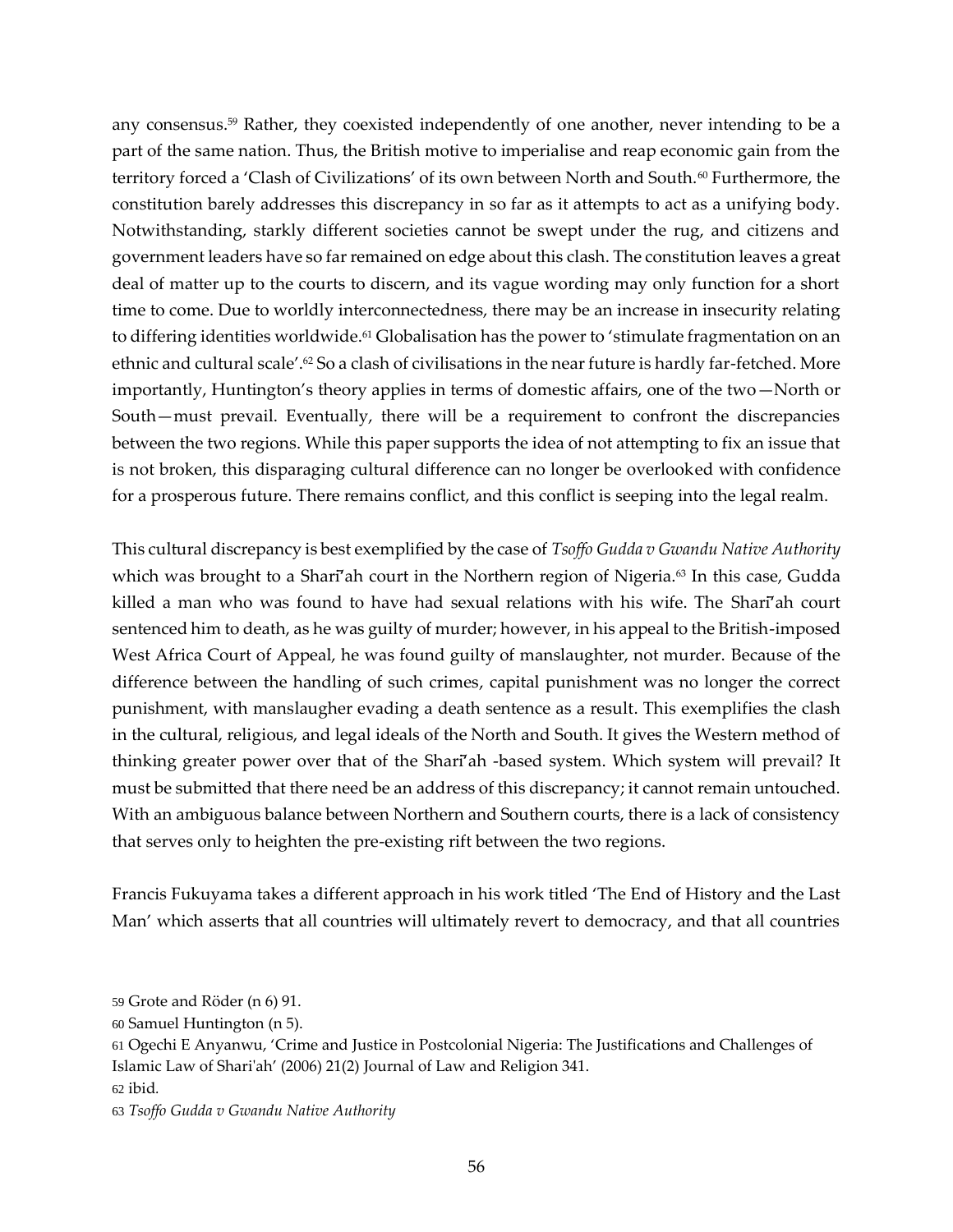will eventually give in to the prevailing system of democracy.<sup>64</sup> Moreover, Fukuyama establishes the lack of war between countries with matured democracies.<sup>65</sup> In the case of Nigeria, the South has more democratic trends as it not only exhibits secularism. The South also has great economic prosperity, due to a trade partnership with many Western democracies, which thereby have influence on the region. The issue of trade is important for several reasons, particularly since the North relies upon the South for its economic affluence: without the oil-rich Niger Delta to engage in the global market, the North would be desolate and poor.<sup>66</sup> However, this reliance will not last forever, and it almost promotes a 'straw-that-broke-the-camel's-back' argument in so far as it suggests that war will ultimately break out when the two are not in congruency due to a lack of fairness or overall systematic disagreement. According to Fukuyama's thesis, the South would prevail due to not only its democratic persistence and vast economic resource compared to that of the North. But it is worth noting that the international community would largely be more inclined to support the South than the North even if it ever came to those terms.

While the 1999 constitution provided a certain level of clarity regarding the status of Shari<sup>7</sup>ah law, this paper concludes with a firm statement on the future of Nigeria that contradicts this clarity. In light of the fact that Nigeria has had much political turmoil in the past, it is difficult to assume a steady and peaceful future, despite a sound constitution that is largely accepted throughout the country. Instead, it is more likely that in the future, Nigeria will witness the rise of members of the ruling military class again. Inherent distrust in the government continues to exist. And unfortunately, the constitution does not provide a great sense of security for the future of the nation as its recent instatement lacks the proven ability to pass through political unrest and militant pressure. Hence, there is no true way of knowing its effectiveness, at least not within the next twenty years.

Through time, there has been an increasing reliance upon international treaties and documents to affirm that the international community upholds certain set of standards to ensure that global peace is maintained to the best of every participating country's ability. Whether or not these international treaties are wanted, let alone upheld, is up to the discretion of each specific country; but a lack of participation in general is indicative of monumental issues to come – especially, where they may have to face the countries that signed these treaties with the utmost certainty, intent on protecting liberties at an international level. The future of Nigeria will likely continue in the same course. Nevertheless, there needs to be more clarity given the North and South divide in order to maintain good-will both domestically and internationally. Perhaps the most viable

64 Fukuyama (n 4). 65 ibid. 66 Grote and Röder (n 6) 91-92.